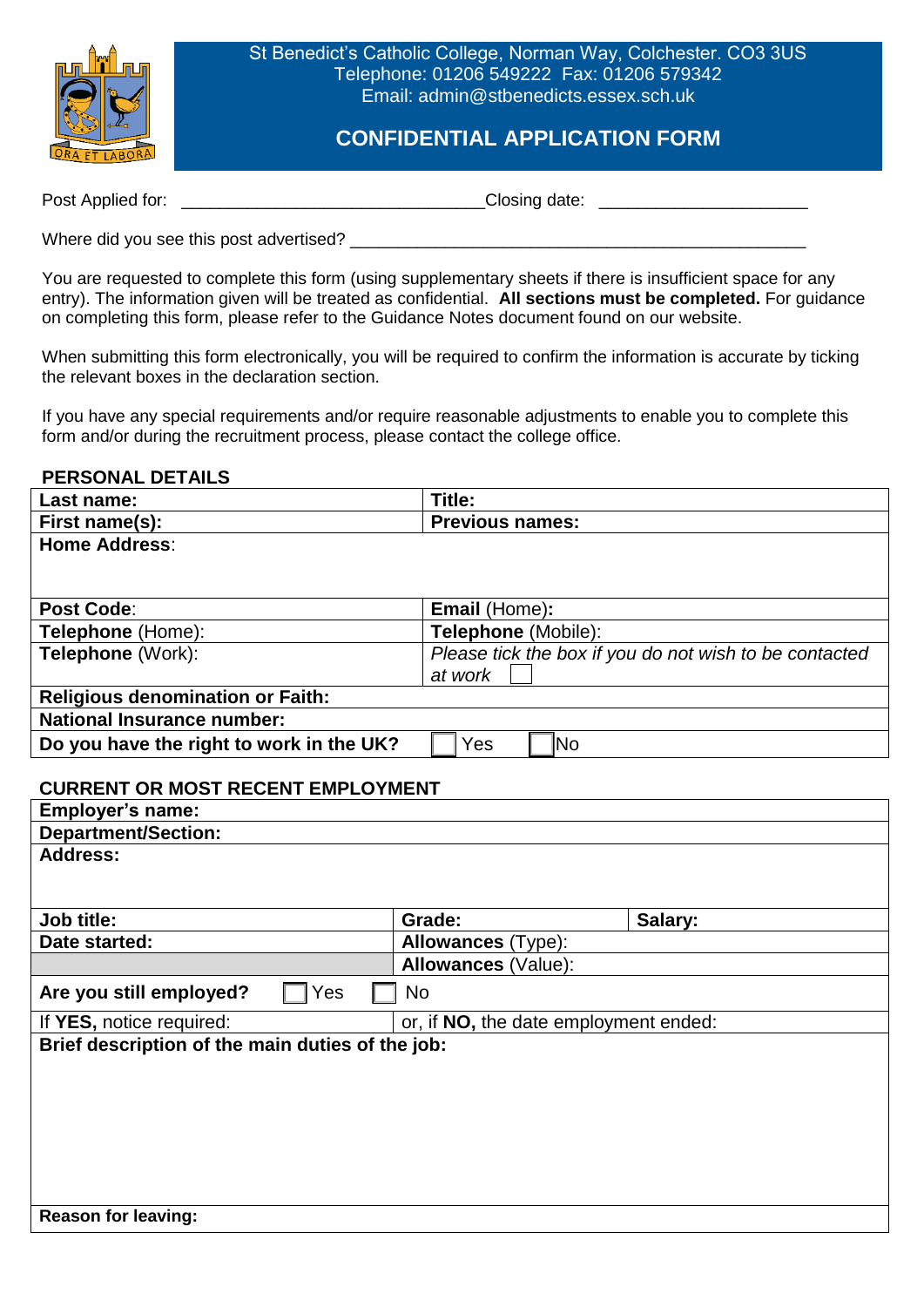## **PREVIOUS EMPLOYMENT DETAILS**

Please list the most recent first, with precise dates if possible, as this information may be used to assess salary. Supply teaching appointments need not be listed individually. (*Continue on a separate sheet if necessary).*

| <b>Employer and<br/>establishment</b> | Job title | <b>Salary</b> | From | $\overline{To}$ | <b>Reason for leaving</b> |
|---------------------------------------|-----------|---------------|------|-----------------|---------------------------|
|                                       |           |               |      |                 |                           |
|                                       |           |               |      |                 |                           |
|                                       |           |               |      |                 |                           |
|                                       |           |               |      |                 |                           |
|                                       |           |               |      |                 |                           |
|                                       |           |               |      |                 |                           |
|                                       |           |               |      |                 |                           |
|                                       |           |               |      |                 |                           |
|                                       |           |               |      |                 |                           |
|                                       |           |               |      |                 |                           |
|                                       |           |               |      |                 |                           |
|                                       |           |               |      |                 |                           |
|                                       |           |               |      |                 |                           |
|                                       |           |               |      |                 |                           |
|                                       |           |               |      |                 |                           |
|                                       |           |               |      |                 |                           |
|                                       |           |               |      |                 |                           |
|                                       |           |               |      |                 |                           |
|                                       |           |               |      |                 |                           |
|                                       |           |               |      |                 |                           |
|                                       |           |               |      |                 |                           |
|                                       |           |               |      |                 |                           |
|                                       |           |               |      |                 |                           |

#### **BREAKS IN EMPLOYMENT HISTORY**

If you have had any breaks in employment since leaving school, give details of these periods, including dates, and your activities during these times e.g. unemployment, raising family, voluntary work, training.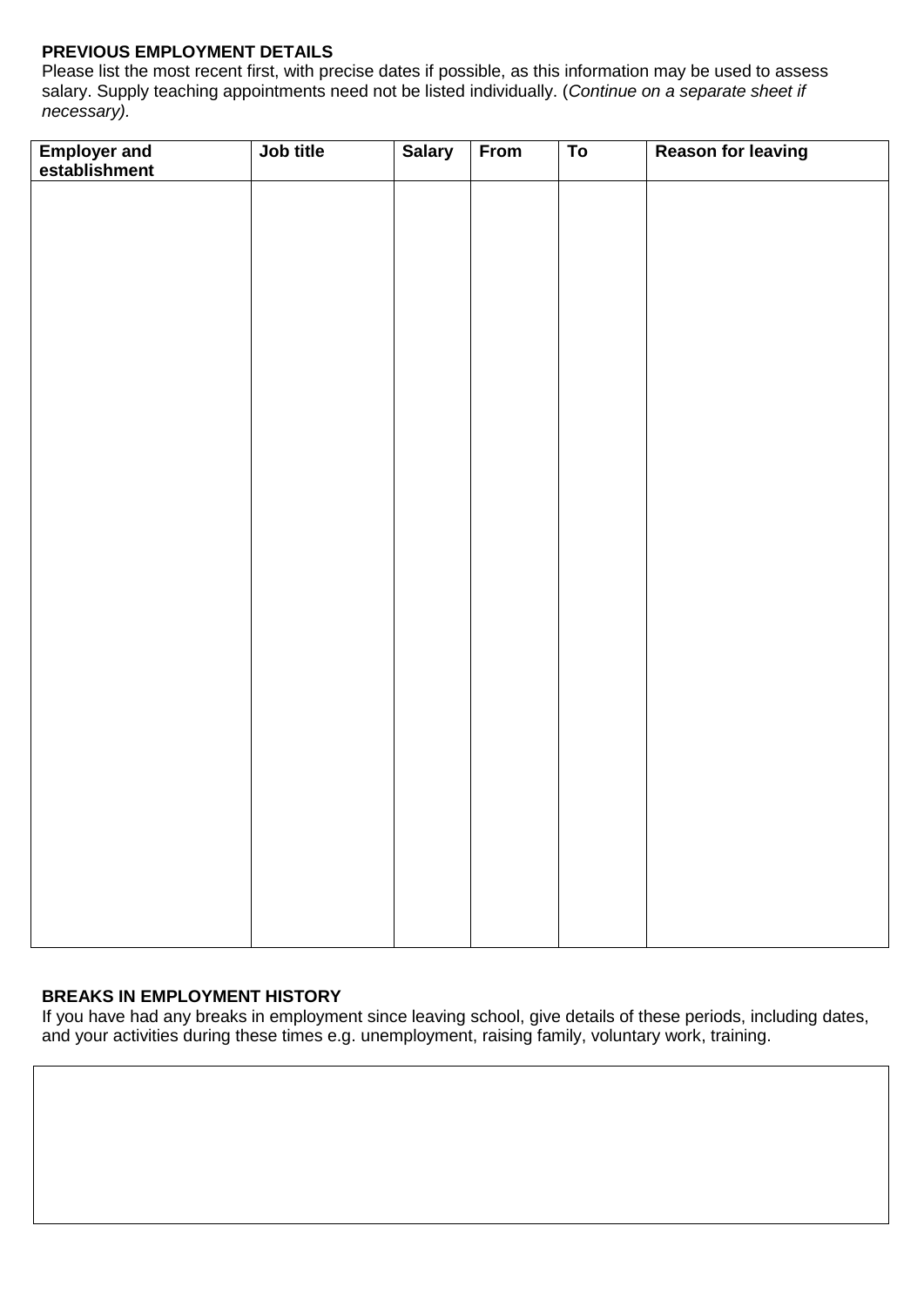## **EDUCATION/QUALIFICATIONS**

Please give details of your education including any professional qualifications, starting with the most recent attained.

## **HIGHER EDUCATION**

| Establishment(s) | From | To | <b>Qualification / Subject</b> | Grade | <b>Date</b> |
|------------------|------|----|--------------------------------|-------|-------------|
|                  |      |    |                                |       |             |
|                  |      |    |                                |       |             |
|                  |      |    |                                |       |             |
|                  |      |    |                                |       |             |
|                  |      |    |                                |       |             |
|                  |      |    |                                |       |             |

## **SECONDARY SCHOOL EDUCATION**

| Establishment(s) | <b>From</b> | To |
|------------------|-------------|----|
|                  |             |    |
|                  |             |    |
|                  |             |    |
|                  |             |    |
|                  |             |    |
|                  |             |    |

## **EXAMINATIONS**

| Subject | <b>Date</b> | <b>Results/Grade</b> |
|---------|-------------|----------------------|
|         |             |                      |
|         |             |                      |
|         |             |                      |
|         |             |                      |
|         |             |                      |
|         |             |                      |
|         |             |                      |
|         |             |                      |
|         |             |                      |
|         |             |                      |
|         |             |                      |
|         |             |                      |
|         |             |                      |

## **OTHER QUALIFICATIONS OBTAINED**

| <b>Course and organising body</b> | <b>Date</b> | Qualification |  |
|-----------------------------------|-------------|---------------|--|
|                                   |             |               |  |
|                                   |             |               |  |
|                                   |             |               |  |
|                                   |             |               |  |
|                                   |             |               |  |
|                                   |             |               |  |
|                                   |             |               |  |
|                                   |             |               |  |
|                                   |             |               |  |
|                                   |             |               |  |
|                                   |             |               |  |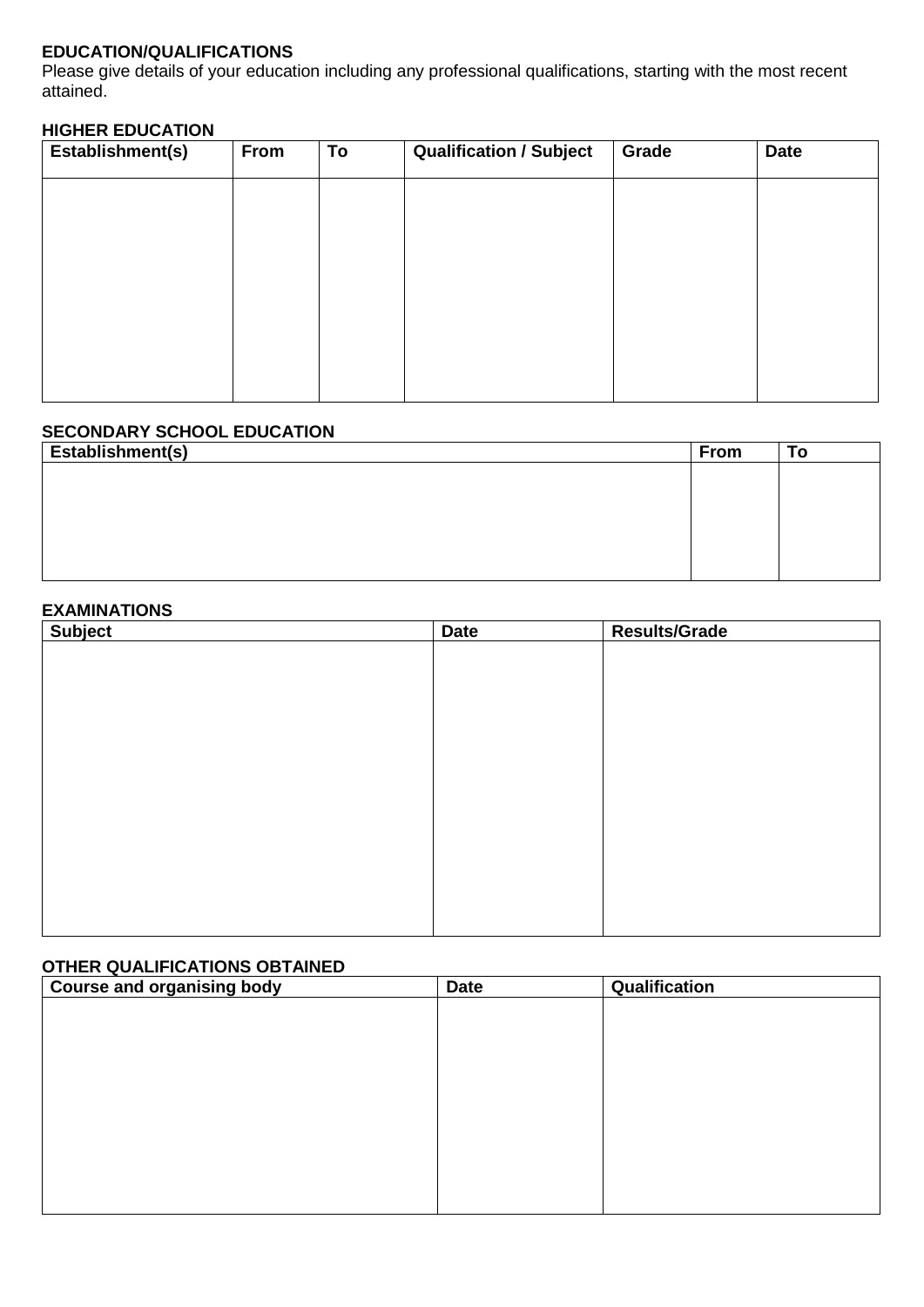| Do you hold Qualified Teacher Status (QTS):                                   | Yes | No |
|-------------------------------------------------------------------------------|-----|----|
| Teacher Reference number                                                      |     |    |
| Date of statutory induction period started (if qualified since August 1999)   |     |    |
| Date of statutory induction period completed (if qualified since August 1999) |     |    |

#### **OTHER RELEVANT TRAINING AND DEVELOPMENT**

Please list most recent first and continue on separate sheet if necessary.

| <b>Brief Description/Course title</b> | <b>Date</b> | <b>Organising body</b> |
|---------------------------------------|-------------|------------------------|
|                                       |             |                        |
|                                       |             |                        |
|                                       |             |                        |
|                                       |             |                        |
|                                       |             |                        |
|                                       |             |                        |
|                                       |             |                        |
|                                       |             |                        |

#### **REFERENCES**

Please nominate **three** referees. In the case of a Catholic applicant, one referee should be your Parish Priest/Priest of the Parish where you regularly worship. If you are in employment, one referee should be your present employer. References will not be accepted from those writing solely in their capacity of friends or relatives. **References will be taken up before interview**. If you are known to the referees by another name (e.g. previous name) please inform them of your present name and advise that we may be in contact. The college may contact other previous employers for a reference with your consent.

| 1) Name:              | Status:        |
|-----------------------|----------------|
| <b>Address:</b>       |                |
|                       |                |
|                       |                |
|                       |                |
| <b>Email address:</b> |                |
| Telephone:            |                |
|                       | Status:        |
| 2) Name:              |                |
| <b>Address:</b>       |                |
|                       |                |
|                       |                |
|                       |                |
| <b>Email address:</b> |                |
| Telephone:            |                |
| 3) Name:              | <b>Status:</b> |
| <b>Address:</b>       |                |
|                       |                |
|                       |                |
|                       |                |
|                       |                |
| <b>Email address:</b> |                |
| Telephone:            |                |

#### **CLOSE PERSONAL RELATIONSHIPS**

Failure to disclose a close personal relationship as above may disqualify you. **Canvassing of governors or senior managers of the School by or on your behalf is not allowed.**

| $\mid$ Are you a relative or partner, or do you have a close personal relationship with, any $\mid$ $\sqcap$ $\vee$ es |           |
|------------------------------------------------------------------------------------------------------------------------|-----------|
| employee or Governor of St Benedict's Catholic College?                                                                | $\Box$ No |
|                                                                                                                        |           |

**If yes**, please give details: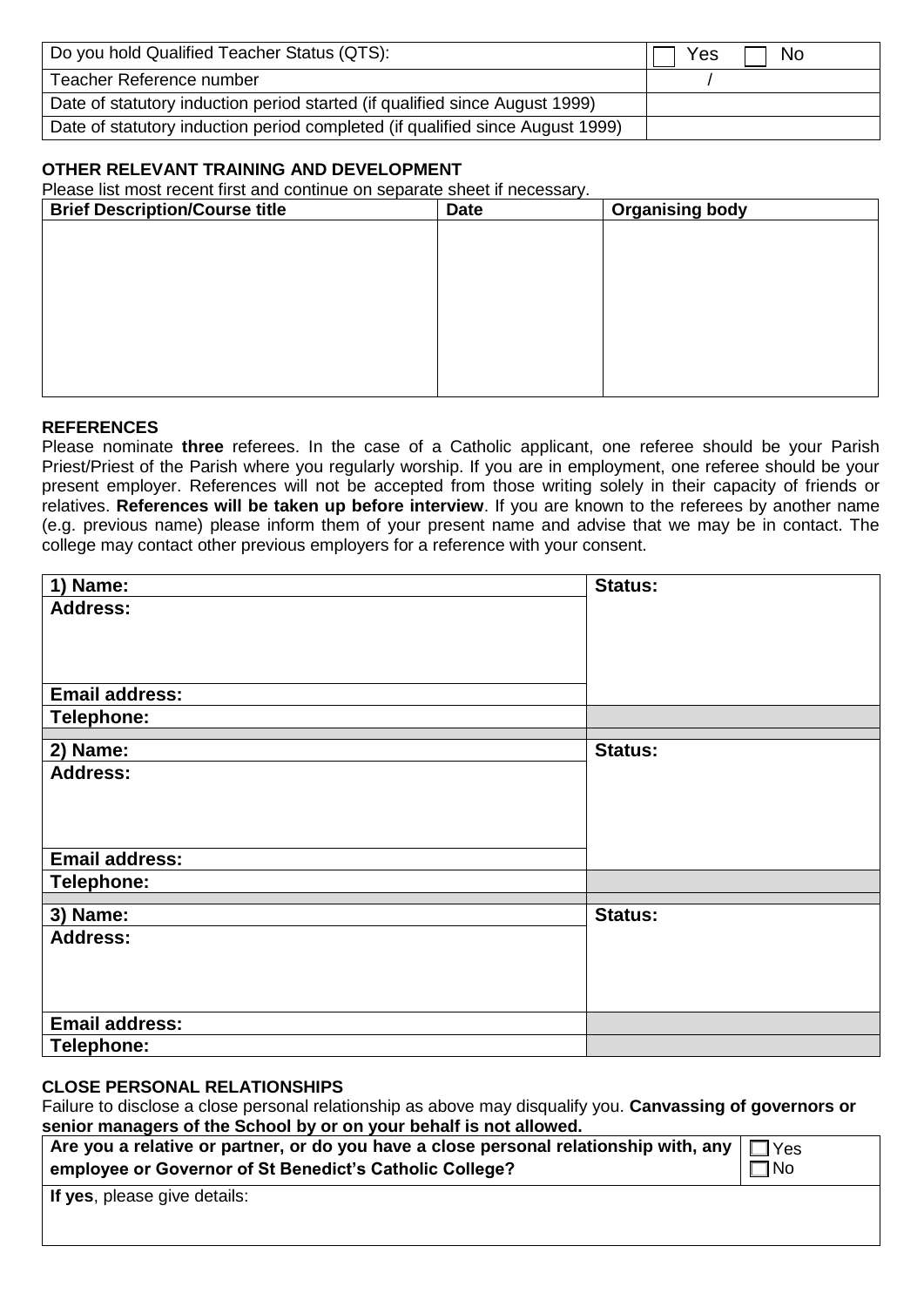Please use this person specification as a prompt to describe the experiences, skills, competencies and qualifications that make you suitable for this post. These may have been gained from your work experience, any voluntary or community work or any other organisation you may have been involved with. (*Please continue on a separate sheet if necessary*).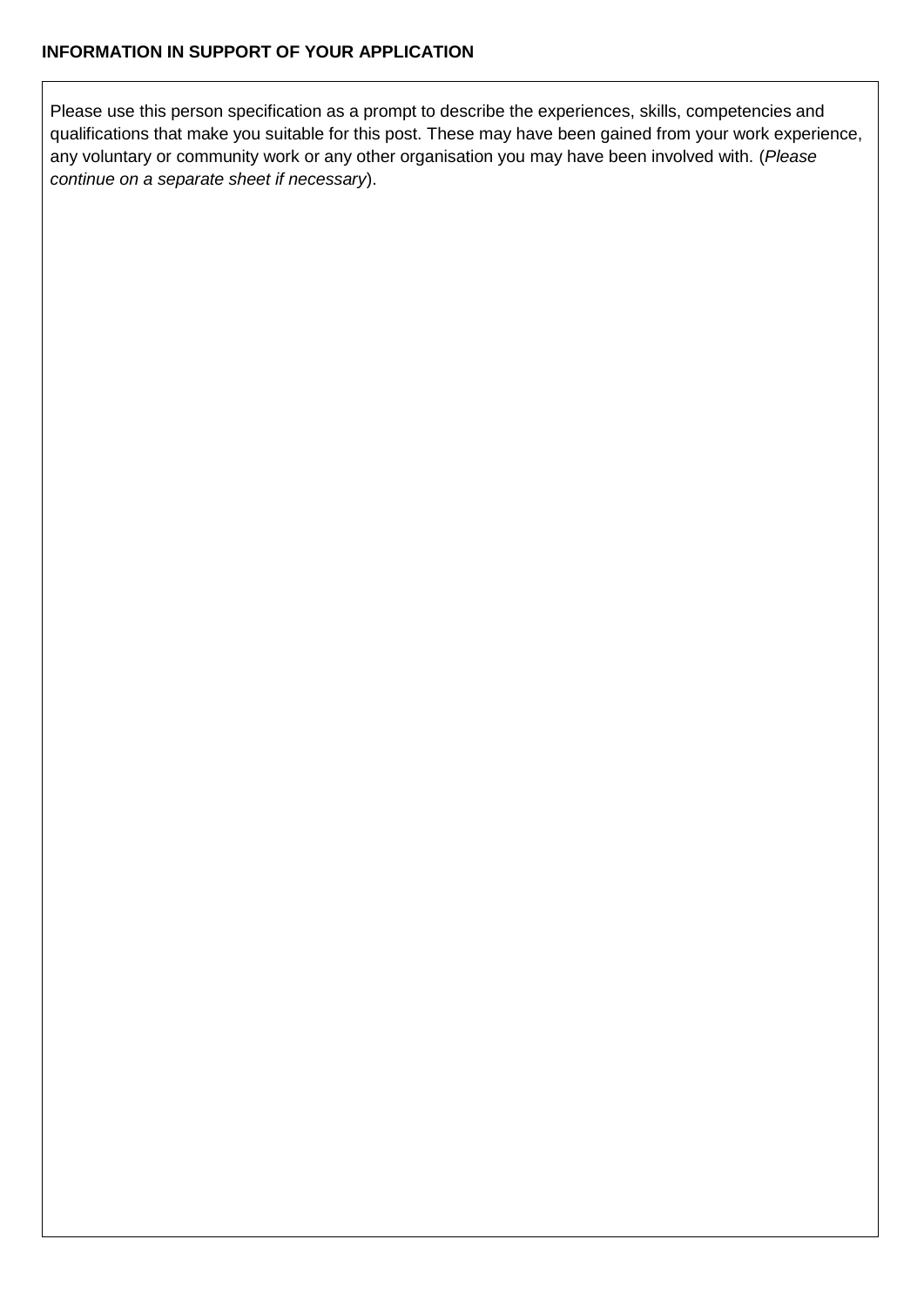# **Please confirm the following statements are true by signing and ticking below**.

| <b>Declaration</b><br>By ticking the box below, signing and submitting this form you are certifying that the information you have<br>supplied is accurate and confirming that the declarations are true to the best of your knowledge. Any false<br>information will result in the withdrawal of any offer of employment or, in the event of employment, in disciplinary<br>investigation by the college which may result in dismissal.                         |  |
|-----------------------------------------------------------------------------------------------------------------------------------------------------------------------------------------------------------------------------------------------------------------------------------------------------------------------------------------------------------------------------------------------------------------------------------------------------------------|--|
| <b>Disclosure of criminal convictions</b><br>Shortlisted candidates will be asked to complete a Self-Disclosure Form (SD2) to disclose                                                                                                                                                                                                                                                                                                                          |  |
| whether they have:                                                                                                                                                                                                                                                                                                                                                                                                                                              |  |
| any unspent conditional cautions or convictions under the Rehabilitation of Offenders<br>Act 1974; or                                                                                                                                                                                                                                                                                                                                                           |  |
| any adult cautions (simple or conditional) or spent convictions that are not protected<br>as defined by the Rehabilitation of Offenders Act 1974 (Exceptions) Order 1975<br>(Amendment) (England and Wales) Order 2020.<br>The amendments to the Rehabilitation of Offenders Act 1974 (Exceptions) Order 1975 (2013                                                                                                                                             |  |
| and 2020) provides that when applying for certain jobs and activities, certain convictions and<br>cautions are considered 'protected'. This means that they do not need to be disclosed to<br>employers, and if they are disclosed, employers cannot take them into account. Guidance<br>notes are available to accompany the SD2 form to assist candidates with information which                                                                              |  |
| must be disclosed. Any information disclosed will be treated in the strictest confidence.                                                                                                                                                                                                                                                                                                                                                                       |  |
| Where appropriate for the role, a disclosure/status check will be sought from the Disclosure<br>and Barring Service (DBS) in the event of a successful application. A person's criminal record<br>will not in itself be a bar to obtaining employment, save in the case of management positions<br>where a S128 Direction issued by the Secretary of State will prohibit employment                                                                             |  |
| <b>Safer recruitment</b>                                                                                                                                                                                                                                                                                                                                                                                                                                        |  |
| I certify that I am not disqualified from working with children or subject to sanctions imposed<br>by a regulatory body which would prohibit me from applying for this post.                                                                                                                                                                                                                                                                                    |  |
| A disqualified person may only be employed in a relevant post if they obtain a waiver from<br>Ofsted. A copy of the Disqualification Declaration Form is available from the college office if<br>you wish to review this Form prior to submitting your application.                                                                                                                                                                                             |  |
| <b>Data Protection Act</b><br>I acknowledge that by completing this form the college will hold and process personal data<br>(including special categories of data e.g. information about health) about me in line with their<br>data protection policy. I acknowledge that the college will use/process this information for the<br>duration of the recruitment process. I acknowledge this information will only be shared in line<br>with the Privacy Notice. |  |
| If I am the successful applicant, I acknowledge that this information will be retained in line with<br>the college's retention schedule. If I am not the successful candidate, I acknowledge this<br>information will be retained by the college in a secure electronic/paper system for no longer<br>than 6 months from the date of the appointment of the successful candidate.                                                                               |  |
| All forms submitted (in paper or electronic format) will be held securely by the college in line<br>with our data protection policy                                                                                                                                                                                                                                                                                                                             |  |
| Details about how we will use the personal data you provide as part of the recruitment<br>process can be found in our privacy notice on our website -<br>www.stbenedicts.essex.sch.uk/welcome/privacy-notice/                                                                                                                                                                                                                                                   |  |
| Correspondence<br>Thank you for applying for this post. Your interest in working for us is very much appreciated.<br>Your application will be acknowledged by email.                                                                                                                                                                                                                                                                                            |  |
| Signed:<br>Date:                                                                                                                                                                                                                                                                                                                                                                                                                                                |  |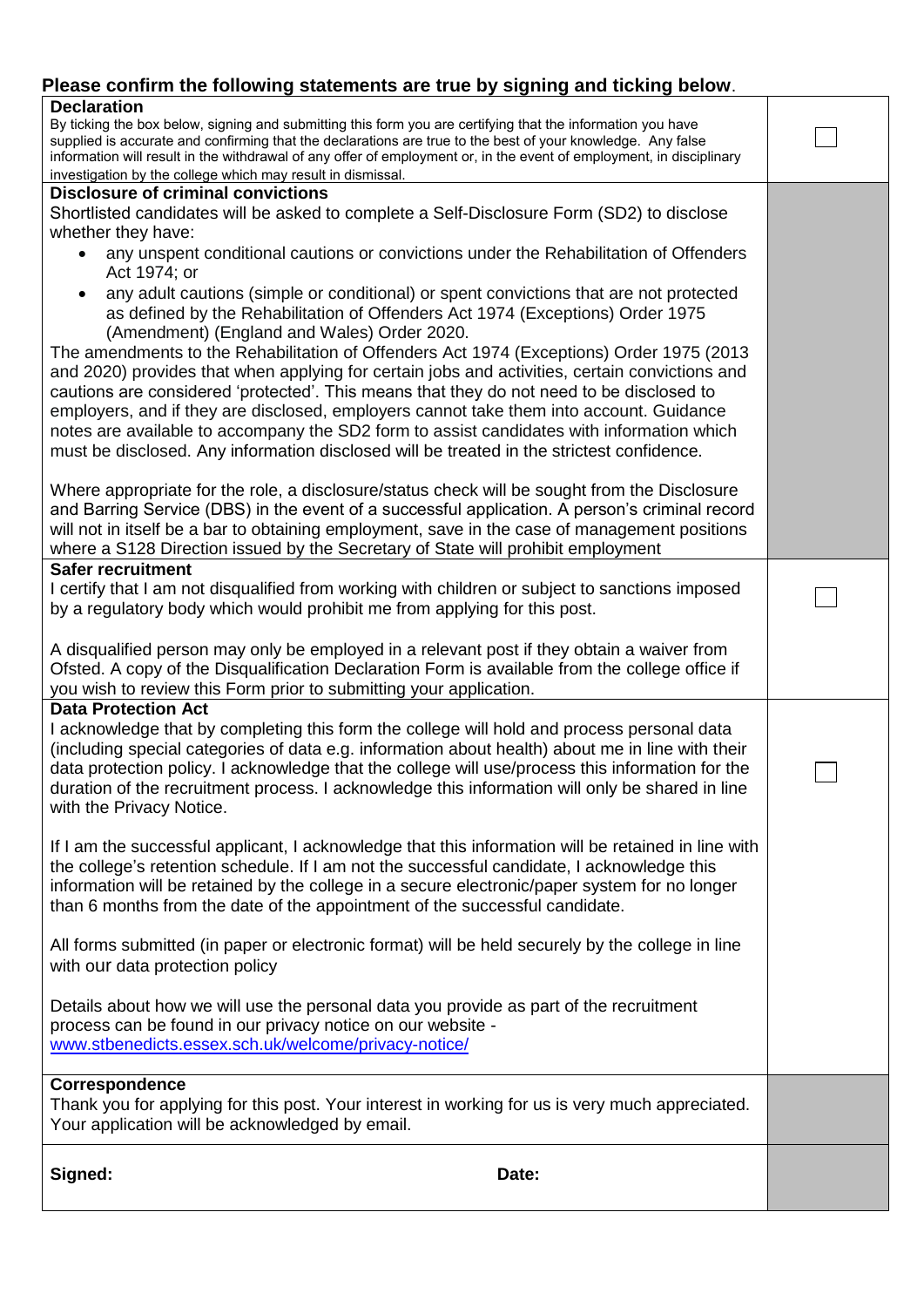# **Recruitment Monitoring Information**

Post title:

**1. Age**

Last name: <br>
Last name is a contract to the contract of the First name(s):  $\overline{C}$ 

St Benedict's Catholic College are committed to ensuring that applicants are selected on the basis of their abilities relevant to the job. Completion of this section will help us to ensure that our policies and procedures are effective in avoiding discrimination and promoting equal opportunities in recruitment. The information you provide will be used for monitoring and statistical data purposes only and will not be seen by the shortlisting or interview panel. This section will be detached from the application form prior to shortlisting. If you do not wish to share this information, you can select the "prefer not to say" option.

15-19 | 35-39 | 55-59 20-24  $\parallel$  40-44  $\parallel$  60-64 25-29 | | 45-49 | | 65-69 30-34 | 50-54 | 70+ | Prefer not to say **2. Date of Birth Department of Birth Prefer not to say 3. Gender** Male | Female | Prefer not to say **4. Ethnic origin** Asian/Asian British – Bangladeshi  $\parallel \parallel$  Mixed – White and Asian Asian/Asian British – Indian Mixed –White and Black African Asian/Asian British – Pakistani Mullel Mixed – White and Black Caribbean Asian/Asian British – Chinese  $\parallel$  Mixed other Asian/Asian British – Other New York Number 1, Number – British Black/Black British – African Muslem Number – Irish Black/Black British – Caribbean  $\Box$  White – Other Black/Black British – Other  $\Box$  Other (please specify) Prefer not to say **5. Sexual orientation** Heterosexual | Lesbian | Bisexual Gay | Other | Prefer not to say

**The information contained on this form will be held on a computer file** *(Continued overleaf).*